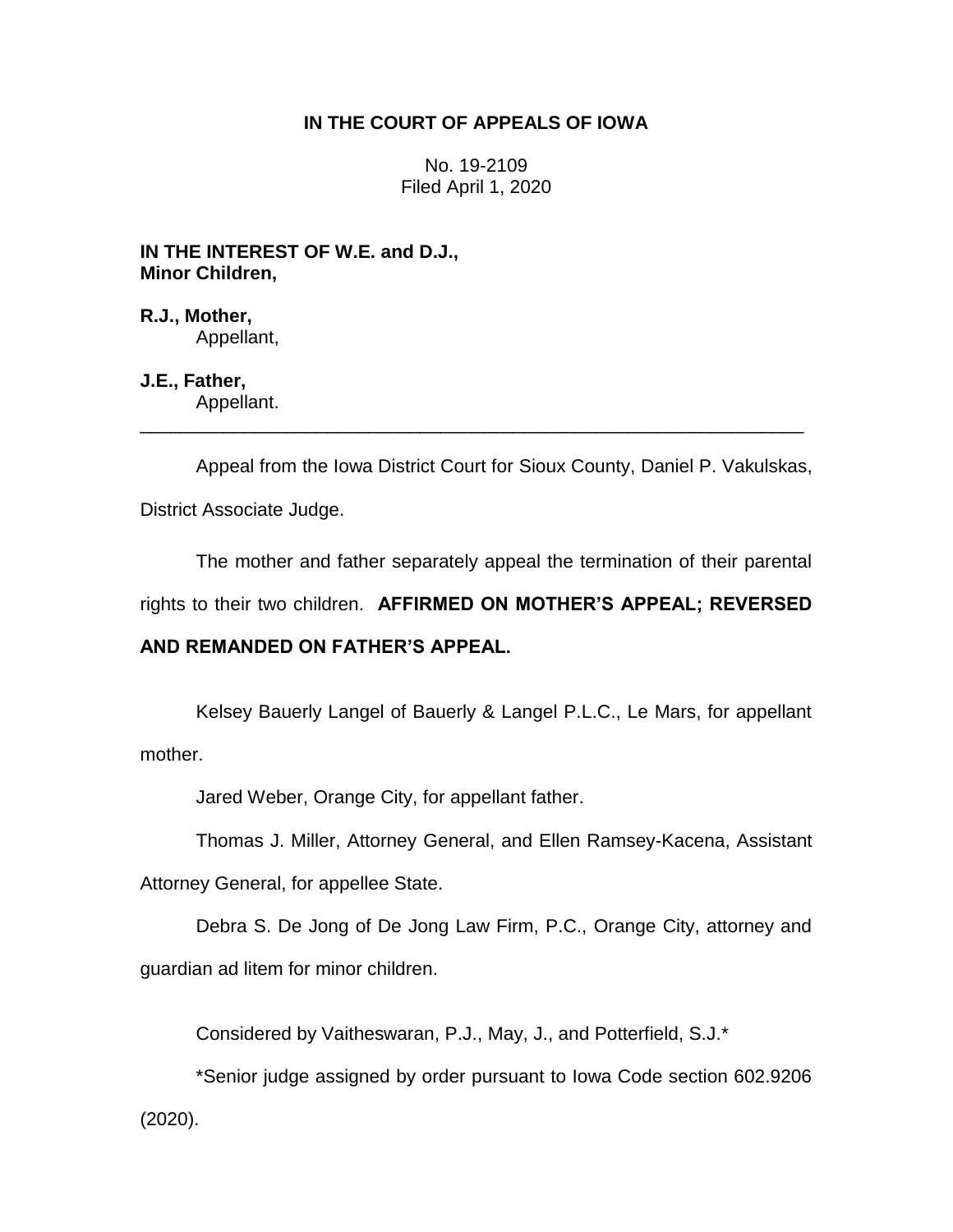#### **POTTERFIELD, Senior Judge.**

The mother and father separately appeal the termination of their parental rights to their children, W.E. and D.J. The juvenile court terminated both parents' rights pursuant to lowa Code section  $232.116(1)(d)$ , (e), and (f)  $(2019)$ . The father argues his rights were violated because he was not allowed to participate in most of the termination hearing. Additionally, he claims the juvenile court erred in refusing to admit one of his proposed exhibits, challenges the statutory grounds for termination, and argues termination is not in the children's best interests. The mother challenges the statutory grounds for termination, whether termination is in the children's best interests, and the juvenile court's refusal to apply a permissive factor to save the parent-child relationship. Additionally, she argues a six-month extension to achieve reunification is warranted.

We consider each appeal separately. Our review is de novo. *In re D.W.*, 791 N.W.2d 703, 706 (Iowa 2010).

#### **I. Father's Appeal.**

Questions and concerns regarding the father's mental health have been an ongoing issue in this case. Then, on November 18, 2019, a mental-health commitment order was issued for the father. The father remained out of custody.

When the father arrived to the November 27 termination hearing, a deputy was present in the courtroom to execute the pick-up order. Through his attorney, the father requested to stay and participate in the hearing with the deputy present and then be taken into custody to be committed after the hearing ended. The State did not resist. The juvenile court denied the father's request and denied "any motion to continue." The father was immediately taken by the deputy, and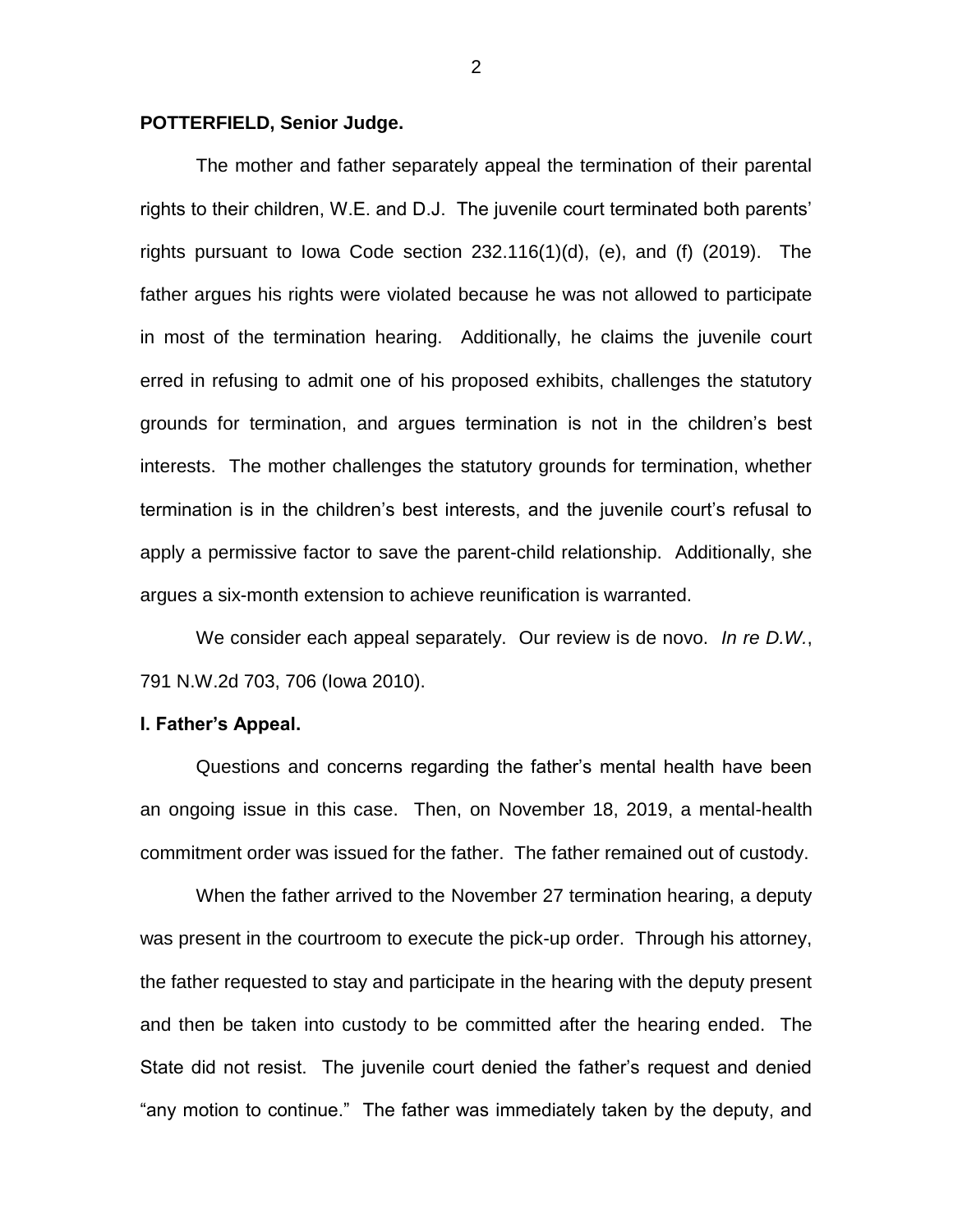then the termination hearing took place as scheduled. The father's attorney was present for and participated in the hearing.<sup>1</sup>

On December 3, the father filed a motion to reopen the record in the termination proceeding. Noting that the involuntary commitment action had been dismissed with a finding he was not a danger to himself or others, the father asked for the record to be reopened in the termination proceeding so he could testify and present evidence. The juvenile court granted the motion "for the sole purpose of allowing [the father] to testify" and stated, "Evidence (including witnesses) that was available on November 27, 2019 but otherwise not offered then will not be received by the court on December 6."

On appeal, the father maintains his rights were violated because he was not allowed to participate in most of the termination hearing.<sup>2</sup> He argues the court should have "allow[ed] him to participate under the supervision of the deputies, continue[d] the hearing until the pick-up order was resolved, or allow[ed] an alternative form of participation, such as a phone."

We understand the court's reluctance to countermand or modify the pickup order, and we cannot say the court was required to allow the father to be

 $\overline{a}$ 

<sup>&</sup>lt;sup>1</sup> The father's attorney cross-examined witnesses and introduced exhibits to be admitted.

<sup>&</sup>lt;sup>2</sup> The father does not explicitly characterize his argument as one involving his due process rights. However, he cites to *In re M.D.*, 921 N.W.2d 229 (Iowa 2018), in which the supreme court considered whether a parent's due process rights were violated when they were only allowed to testify—not otherwise participate—in a termination hearing. Additionally, the State seems to understand the father's challenge to involve due process, as in its response to the father's petition on appeal, it cites to a number of cases regarding the due process rights of parents in termination proceedings. As in *M.D.*, the briefing is not perfect, but we understand the father's argument to be one involving his due process rights and treat it as such. *See* 921 N.W.2d at 232 n.2.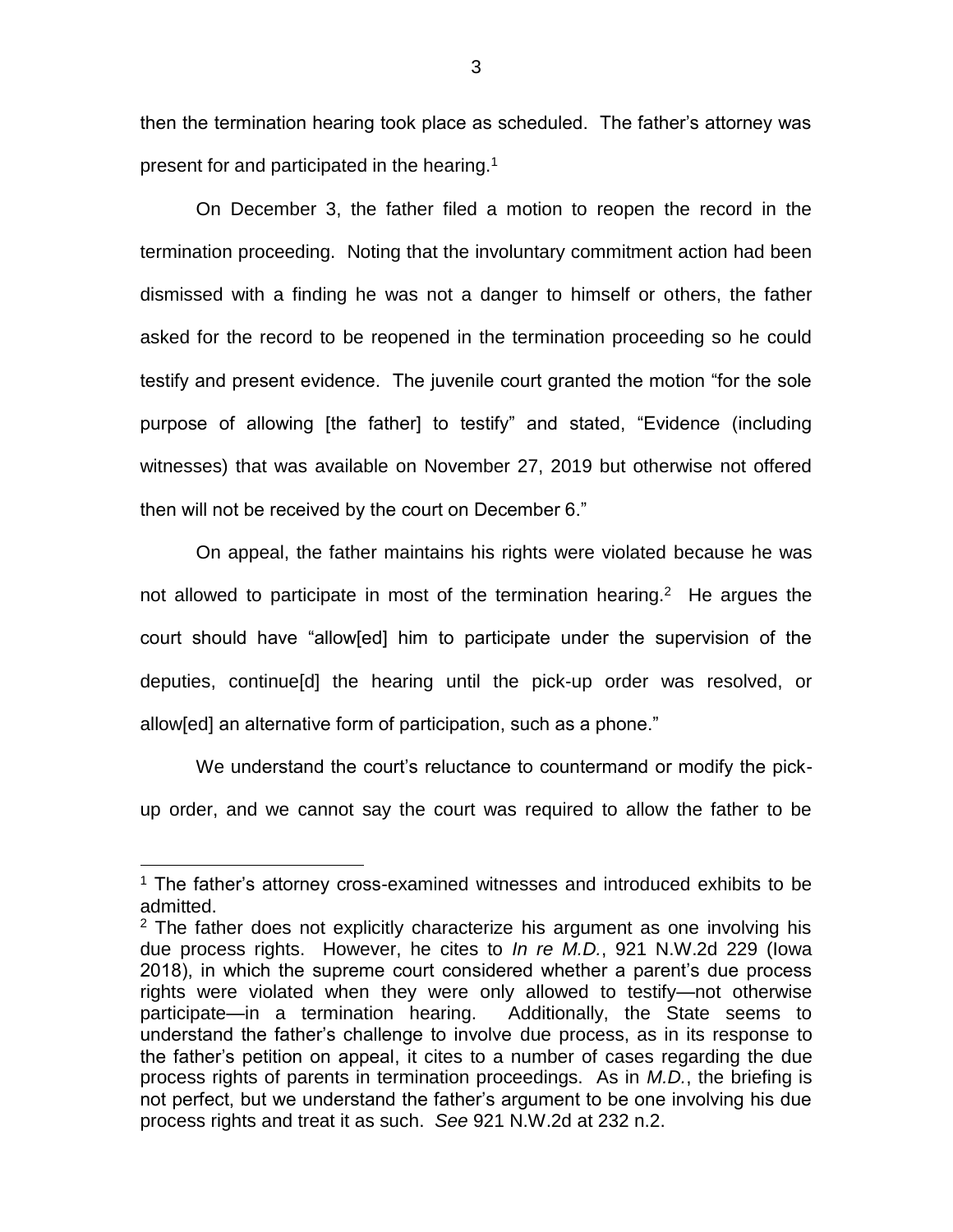physically present during the proceeding. *See M.D.*, 921 N.W.2d at 234 ("The delay associated with a continuance of a hearing until the physical appearance of an incarcerated parent can be achieved could very well be contrary to the best interests of children and our nation's policy."). The father was not completely shut off from the proceedings; he was able to testify and introduce evidence after the court granted his motion to reopen the record. But he was not allowed to participate in the first day of the proceedings, during which the State presented its entire case for termination.

In *M.D.*, our supreme court held that a parent must be given more than just the opportunity to testify; they must be allowed to fully participate in a termination hearing. *Id.* at 235 ("[P]arents normally have unique and exclusive knowledge of evidence concerning the termination. After all, their conduct is at issue. The risk of error is too great if a parent does not have the opportunity to hear this evidence and to formulate a response to it."). We acknowledge that *M.D.* explicitly deals with the rights of an incarcerated parent. But we see no reason why its holding would not apply equally to the father, who was being held involuntarily under a court order at the time the scheduled termination hearing took place.

The options before the juvenile court in this case were different than those before the juvenile court in *M.D.* Here, it was possible the father was going to be released from his involuntary commitment shortly and would then be able to participate in the termination proceeding in person. On the other hand, the court here was faced with more of a developing situation—as opposed to the parent who was incarcerated and filed a motion to participate by telephone prior to the

4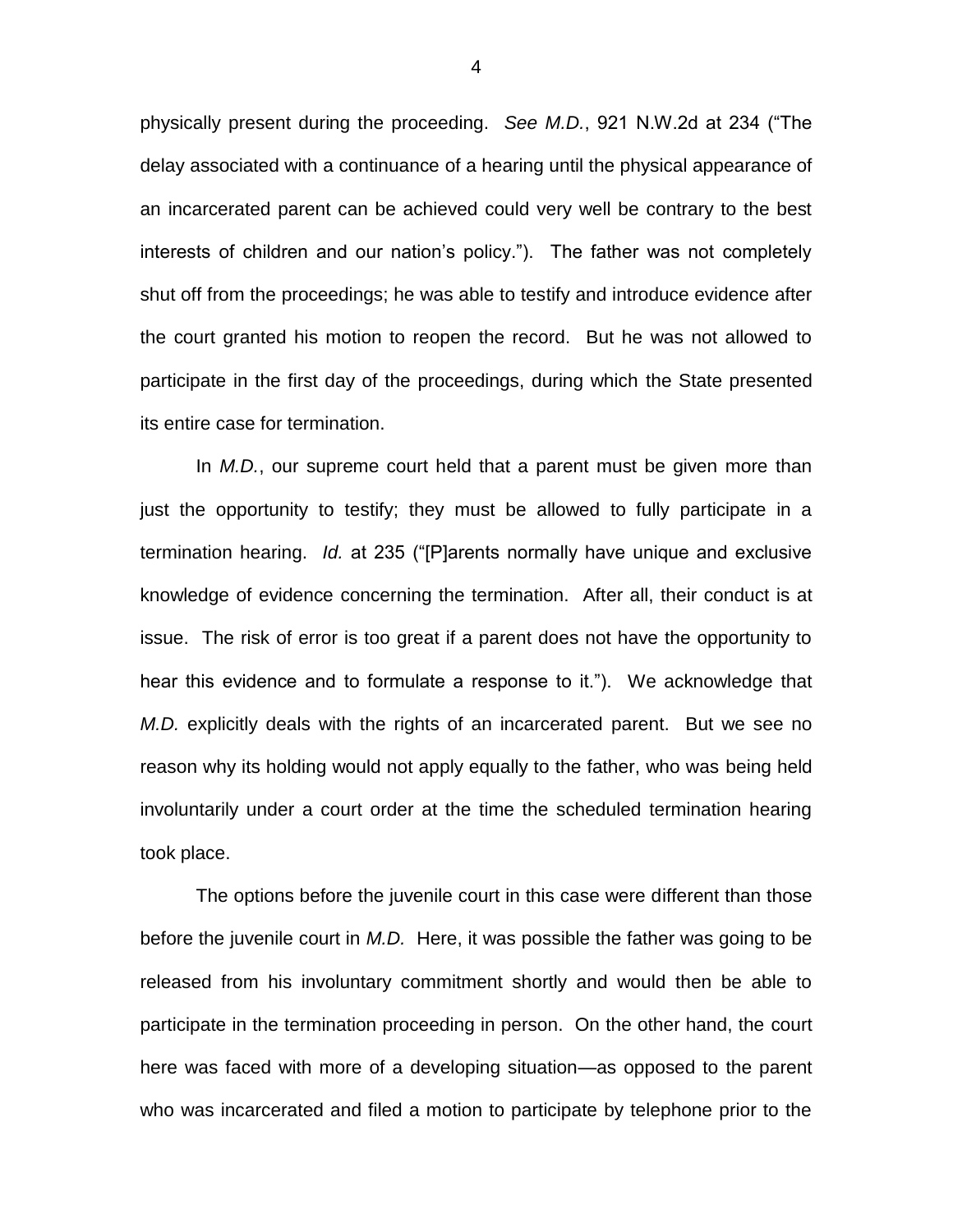hearing—which presumably made it impossible for the father to participate by phone.

Still, the father has a due process right to participate in the termination proceedings. Once the juvenile court decided to let the father be taken by the deputy, the court needed to continue the termination hearing or "provide an alternative process that allow[ed] the parent to review a transcript of the evidence offered at the hearing." *Id.* at 236. If the court decided to employ the latter process, the father had to be allowed to review a transcript of what occurred when he was unable to participate and then "be able to recall witnesses who testif[ied] for the state for additional cross-examination and . . . present other testimony and documentary evidence at [a later] hearing." *Id.* This additional process undoubtedly adds time to complete the termination proceedings, and we take no position which was the better option—granting the motion to continue the proceeding<sup>3</sup> or using alternative means to ensure the father his due process. *See id.* ("It is in the best interests of children for the court process to proceed without delay, but it is also in the best interests of children that their parents have a full and fair opportunity to resist the termination of parental rights."). But the court was required to do one of them. *See id.* at 237 ("[J]uvenile court judges must follow a different procedure moving forward.").

 $\overline{a}$ 

 $3$  From the transcript of the proceedings, it does not appear that the father or anyone else actually moved to continue the proceeding, but the court indicated, when it denied the father's request to stay and participate in the hearing, that it was also denying "any motion to continue at this point." Additionally, in its written termination order, the court included a section explaining its denial of the father's purported November 27 motion to continue. It is possible the father orally made the motion before the proceedings went on the record.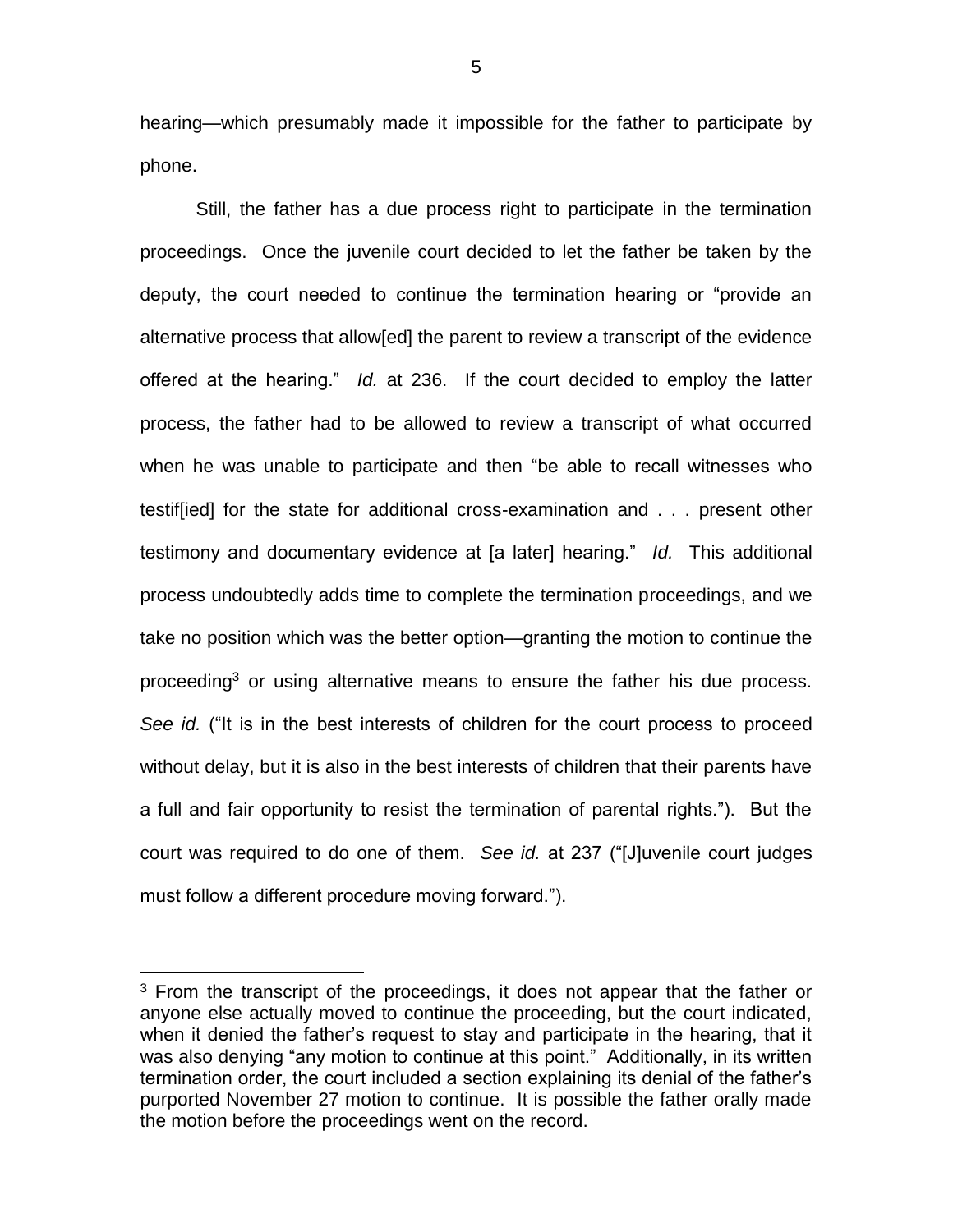We reverse the termination of the father's parental rights and remand the case to the juvenile court for additional expedited proceedings in accordance with this opinion.

# **II. Mother's Appeal.**

 $\overline{a}$ 

# **A. Statutory Grounds.**

The juvenile court terminated the mother's parental rights to W.E., born in 2012, and D.J, born in 2014, pursuant to Iowa Code section 232.116(1)(d), (e), and (f). The mother challenges each of the statutory grounds. "When the juvenile court terminates parental rights on more than one statutory ground, we need only find grounds to terminate under one of the sections cited by the juvenile court to affirm."<sup>4</sup> *In re S.R.*, 600 N.W.2d 63, 64 (Iowa Ct. App. 1999). We consider whether termination was appropriate under Iowa Code section 232.116(1)(f) (2019), which permits the court to terminate parental rights when:

(1) The child is four years of age or older.

(2) The child has been adjudicated a child in need of assistance pursuant to section 232.96.

(3) The child has been removed from the physical custody of the child's parents for at least twelve of the last eighteen months, or for the last twelve consecutive months and any trial period at home has been less than thirty days.

(4) There is clear and convincing evidence that at the present time the child cannot be returned to the custody of the child's parents as provided in section 232.102.

 $4$  Although we need to consider only one ground, we note that the juvenile court's termination of the parents' rights under paragraph (d) was inappropriate. The children were only adjudicated children in need of assistance (CINA) under section 232.2(6)(c)(2) (2017). "The grounds for a CINA adjudication do matter." *In re J.S.*, 846 N.W.2d 36, 41 (Iowa 2014). "For example, a CINA determination under section 232.2(6)(b) may lead to termination of parental rights under section 232.116(1)(d), whereas a CINA determination under section 232.2(6)(c)(2) cannot." *Id.*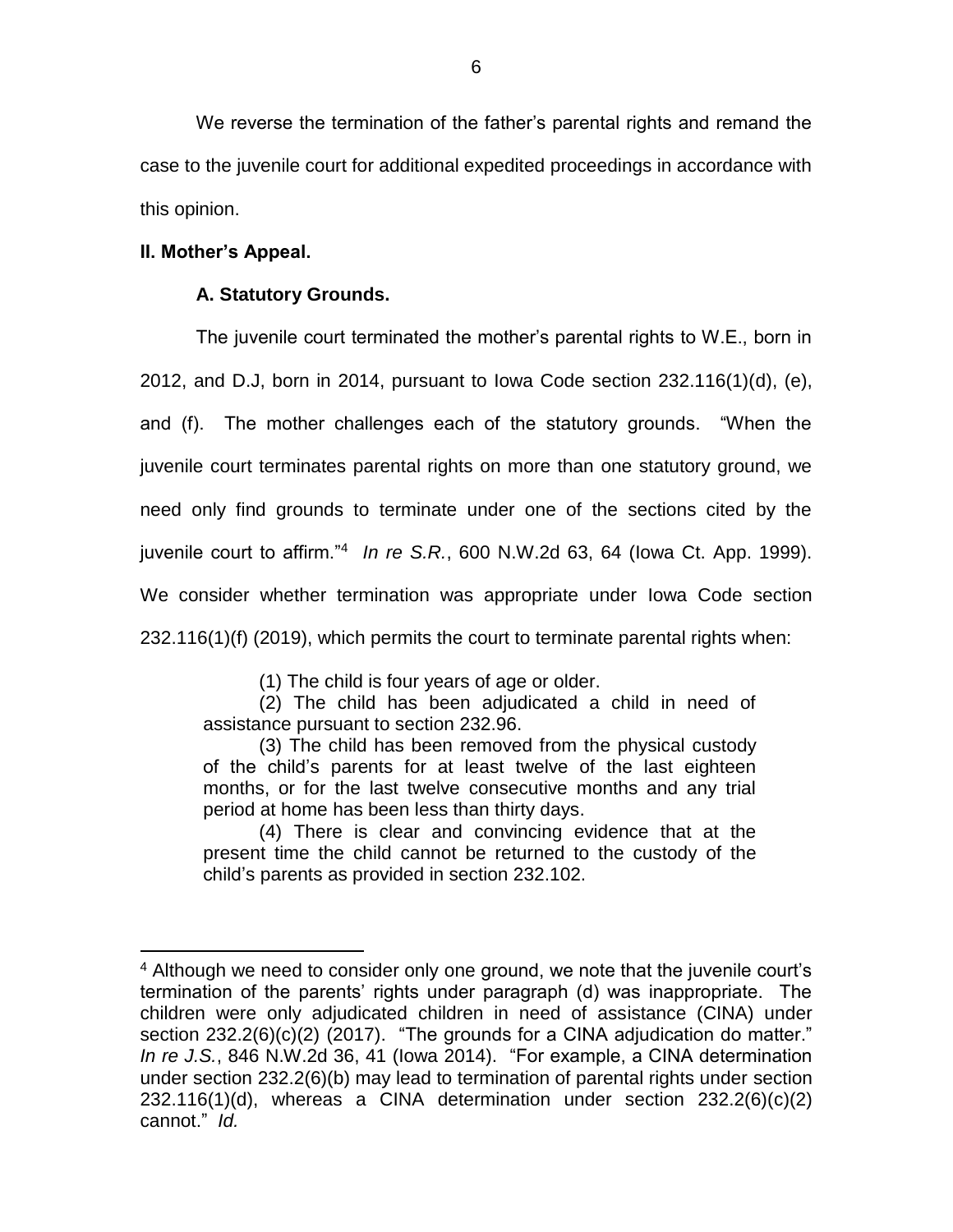The mother challenges the fourth element—whether the children could be returned to her care at the time of the termination hearing. *See D.W.*, 791 N.W.2d at 707 (defining "at the present time" as at the time of the termination hearing).

The Iowa Department of Human Services (DHS) became involved with this family this time in September 2017 upon allegations the parents were using marijuana and methamphetamine while caring for and engaging in physical fights in front of the children. The children were adjudicated CINA a few months later but remained in the care of the mother until August 2018, when she admitted she recently used marijuana and methamphetamine. From August 2018 through the termination hearing in November 2019, the mother did not complete a substanceabuse treatment program. Plus, she continued at least an on again, off again relationship with the father, in spite of DHS's concerns regarding the father's untreated mental-health issues<sup>5</sup> and ongoing domestic violence in their relationship.<sup>6</sup> At the termination hearing, she testified she was not currently in a relationship with the father, but she also admitted she was still in contact with him (in direct contrast to what she told workers), had just paid the father's utility bill, and could "not give an answer to [the question whether she would stay separate from the father], because [she] was not sure."

 $\overline{a}$ 

<sup>&</sup>lt;sup>5</sup> The father completed two mental-health evaluations that diagnosed him with adjustment disorder, but when he was seen by a doctor during his involuntary commitment, he was diagnosed with paranoid schizophrenia.

 $6$  At the day of the scheduled termination trial, the mother detailed the domestic violence the father perpetrated against her in September 2019, right before the permanency hearing. Additionally, in May 2019, the father was arrested and charged with felony domestic abuse assault; the criminal court issued a nocontact order as a result. The court eventually canceled the order after the mother asked the court do so.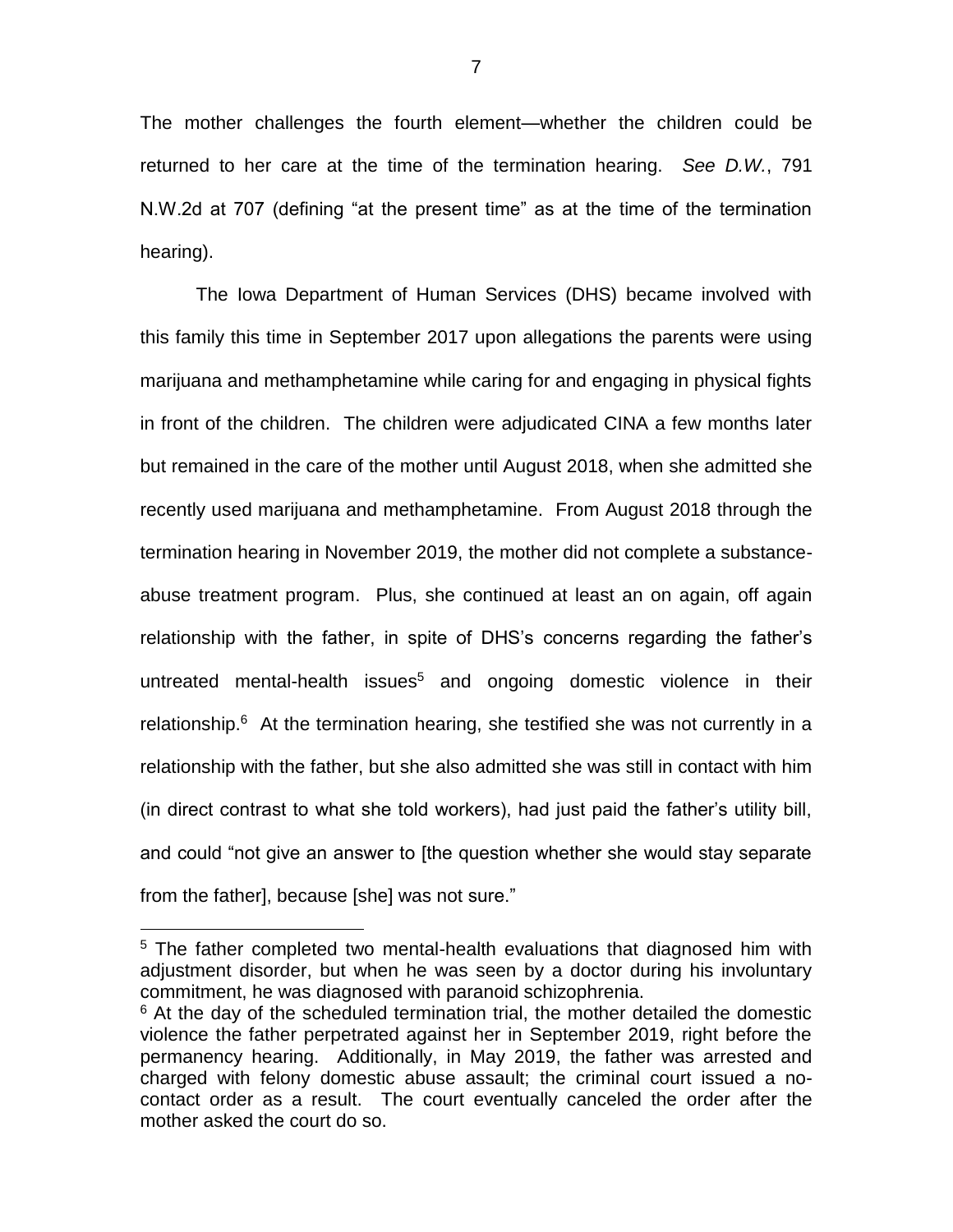The mother recently obtained full-time employment and has made a home with family friends who would allow her to continue living in their home with her children. But the mother's lack of consistent follow through with mental-health therapy and substance-abuse treatment has left the issues of the mother's drug use and the violence in the parents' relationship unresolved—more than two years after DHS became involved. Because returning the children to the mother's care would put them at risk of further adjudicatory harm, we agree with the juvenile court that the grounds for termination pursuant to paragraph (f) have been met. *See In re M.M.*, 483 N.W.2d 812, 814 (Iowa 1992).

#### **B. Best Interests.**

The mother argues termination of her rights is not in the children's best interests. *See* Iowa Code § 232.116(2). She notes that the relatives who have cared for the children throughout these proceedings do not intend to adopt them, so the children will be required to move to a new home with a new family. *Cf. id.* § 232.116(2)(b) (allowing the court to consider whether the child's foster family is able and willing to permanently integrate the child into the family). The termination of the mother's parental rights will cause upheaval for these children in the short-term. But the mother is unable to provide stability and a safe home for the children—not now and possibly not in the future. Becoming part of a family that can provide these things is in the children's best interests. *See In re J.E.*, 723 N.W.2d 793, 802 (Iowa 2006) (Cady, J., concurring specially) (identifying "a child's safety and his or her need for a permanent home as the defining elements in a child's best interests"); *see also In re P.L.*, 778 N.W.2d 33, 37 (Iowa 2010) (requiring the court to use the structured best-interests framework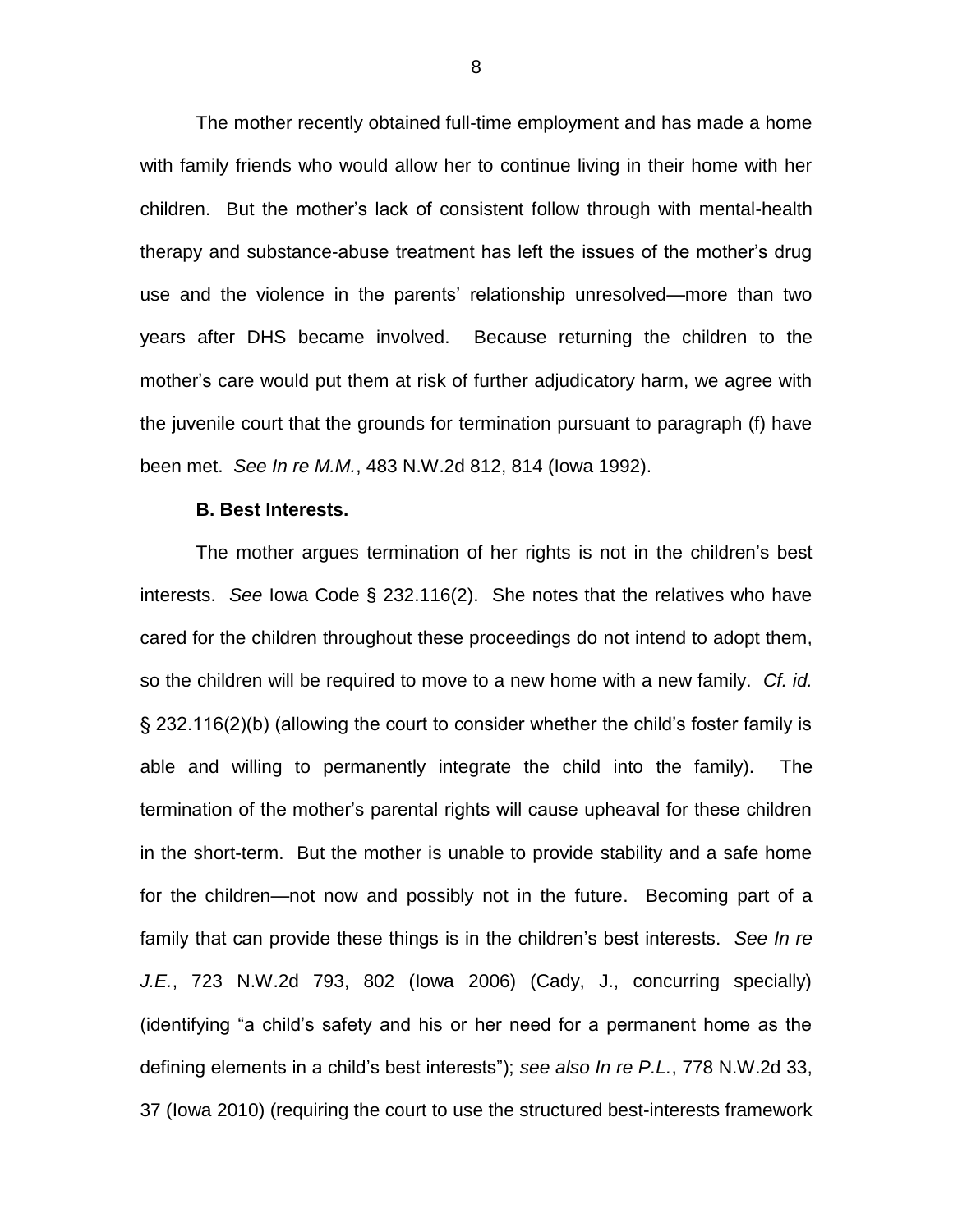laid out in section 232.116(2), which includes considering "the best placement for furthering the long-term nurturing and growth of the child").

#### **C. Permissive Factor.**

The mother argues the court should have applied the permissive factor in section 232.116(3)(c) to save the parent-child relationship. She maintains the acknowledged bond she shares with the children warrants the application of this factor. We disagree. The record shows the children are bonded to their mother, but the mother has the burden to establish that the termination of her rights will be detrimental to the children, and that any detriment outweighs the benefits the children would accrue from having a safe, stable home. *See In re A.S.*, 906 N.W.2d 467, 476 (Iowa 2018) (providing that once the State proves a statutory ground for termination, "the parent resisting termination has the burden to establish an exception to termination under" section 232.116(3)); *see also In re K.M.*, 653 N.W.2d 602, 606 (Iowa 2002) ("Any detriment [the child] will suffer as a result of the severance of the parental bonds is more than outweighed by the benefits that will accrue from her placement in a safe, stable, and support environment.").

## **D. Additional Time.**

The mother argues she should be given an additional six months to work toward reunification with the children. She takes issue with the juvenile court's statement that she had two years to show progress and failed to do so—noting the children were only removed from her care in August 2018. But DHS became involved with the family in September 2017 and the children were adjudicated CINA in December 2017. Services were in place for the family—and specifically,